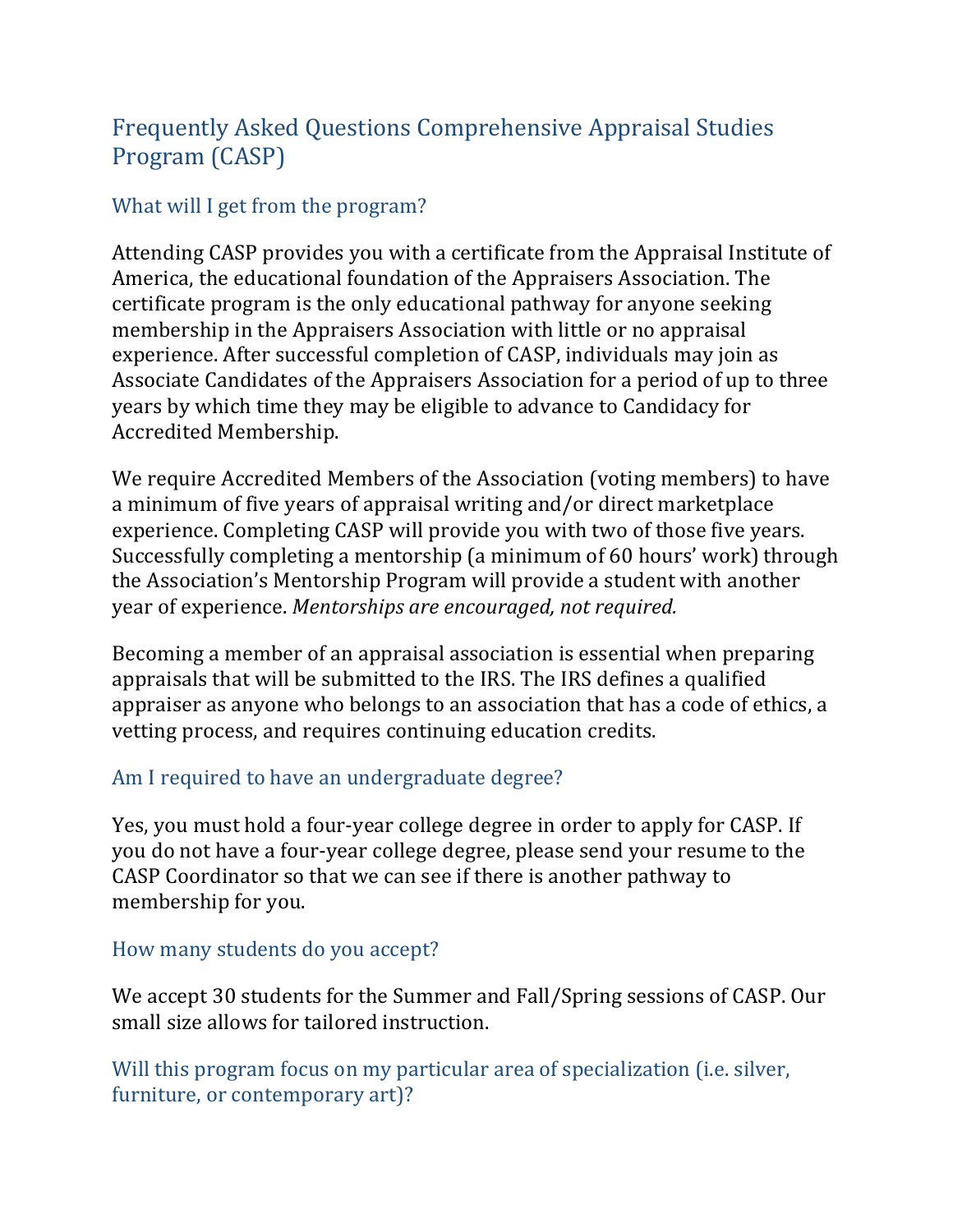CASP offers a complete immersion into the theory and methodology of appraising. The program will teach students to have a general appraiser's perspective. Students will not develop an area of specialization.

#### Is the program remote?

We offer two annual options. The Summer session is a four-week, in-person program; students will take classes in New York City during the month of July; this class was offered online 2020-2021. It will return to the usual, in-person format in summer 2022. Classes will be offered in-person, Monday through Friday, from 9:30 am to 5:30 pm EST.

The Fall/Spring session of CASP is remote. Students will take a series of synchronous, remote classes from late September to early May using the GoToTraining platform. GoToTraining allows students to engage with their instructors in a similar manner to how they might participate in an in-person classroom. Classes take place on Tuesday and Thursday evening from 6:00 to 8:00/9:00 pm EST.

Should the number of COVID-19 cases rise in New York City, in-person classes will be transitioned to remote classes.

## Are the online classes live or previously recorded?

All classes are synchronous, occurring in real time, with a set class schedule and required login times. With a few exceptions (USPAP and any class taught by the IRS), all CASP classes will be recorded. Through the student homepage, students will be able to access a recording of each session.

# Is it possible to participate in CASP if I cannot attend any of the live sessions?

No. We require every student to attend class live. Students are expected to arrive punctually and stay for the full length of all classes. We understand if a student has to miss an occasional class for personal or health reasons, which is why we record the sessions. The recordings may also be used to review material. Please keep in mind that USPAP and any class taught by the IRS cannot be recorded as a matter of policy.

Is there outside work and what is the expected time commitment for this work?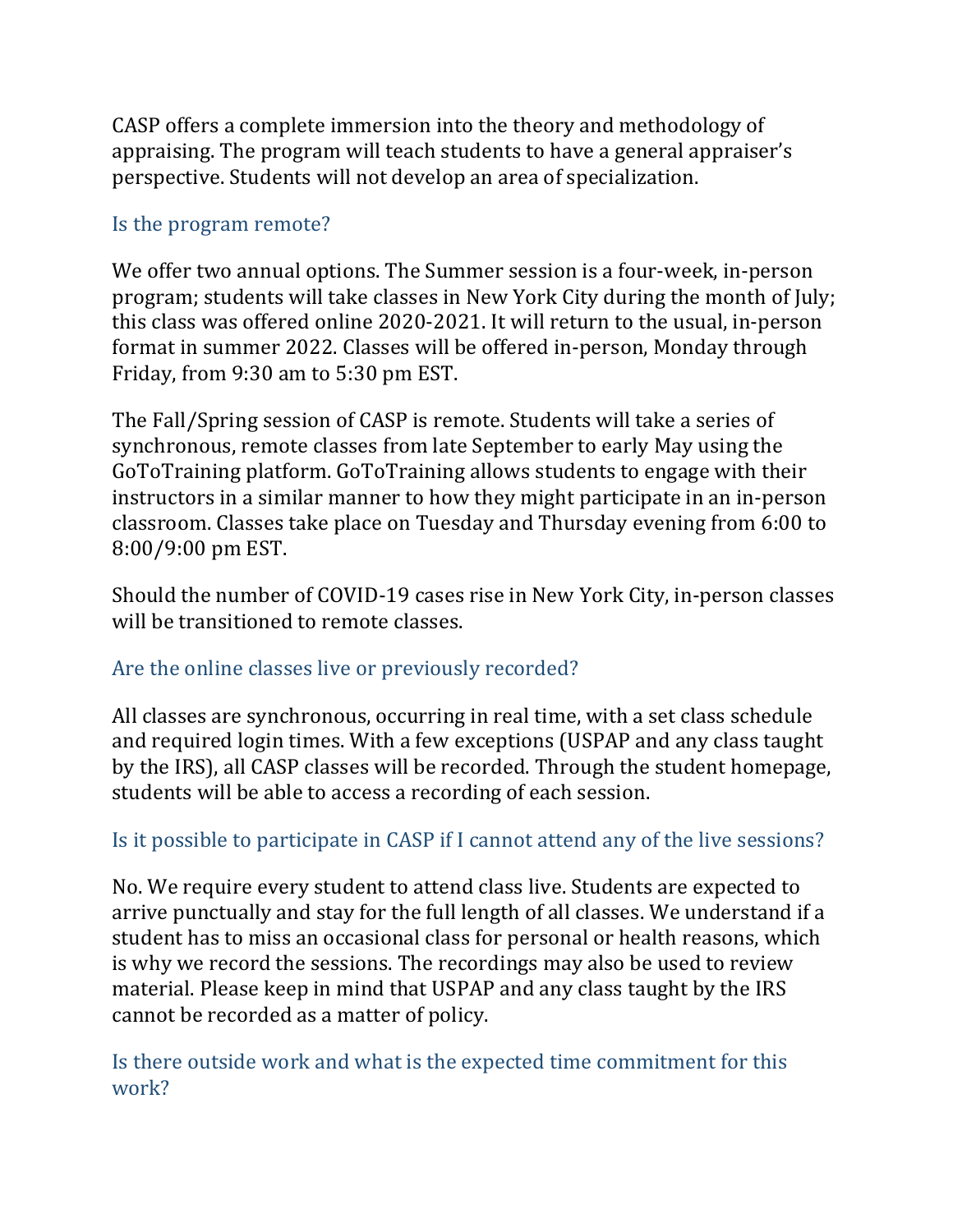Yes, the majority of your instructors will require you to complete a final project. Over the course of the complete program, a student could spend anywhere from 50 to 100 hours outside of the classroom on readings and assignments. Students are also required to pass a standardized USPAP exam (offered during class time); per regulations dictated by The Appraisal Foundation, attendance is mandatory at every live USPAP session.

## How long will it take to complete CASP?

For the summer session, students can expect to be entirely finished in early October. For the Fall/Spring session, students can expect to be finished by mid-June. Once each session ends, you will have approximately six weeks to complete all CASP assignments (you will receive a deadline schedule at the start of the program). Following the final deadline, your instructors will need approximately 2-3 weeks to grade your work. Once this process is complete, you will receive an email from the CASP Coordinator with your final grades as well as membership and mentorship information.

## Can I request an extension to finish my CASP assignments?

A final deadline for all work will be supplied to you in your acceptance package; it will also be listed in a deadline schedule supplied to you at the start of your session. This deadline already includes a short-term extension. If you need additional time, you may request a long-term extension of up to one year for an additional administration fee of \$500. We cannot evaluate any work submitted one year after the original, final deadline.

# Once I complete CASP, what level of membership have I achieved?

Once you have completed CASP, we invite you to become an Associate Candidate of the Appraisers Association for a period of up to three years, during which time you will develop your appraisal portfolio and have access to specially-designed programs for Associates. As an Associate, you are also eligible to participate in the Mentorship Program. At the end of the three-year period, we invite you to apply to become an Accredited Member of the Appraisers Association. 

## What can you tell me about the post-CASP Mentorship program?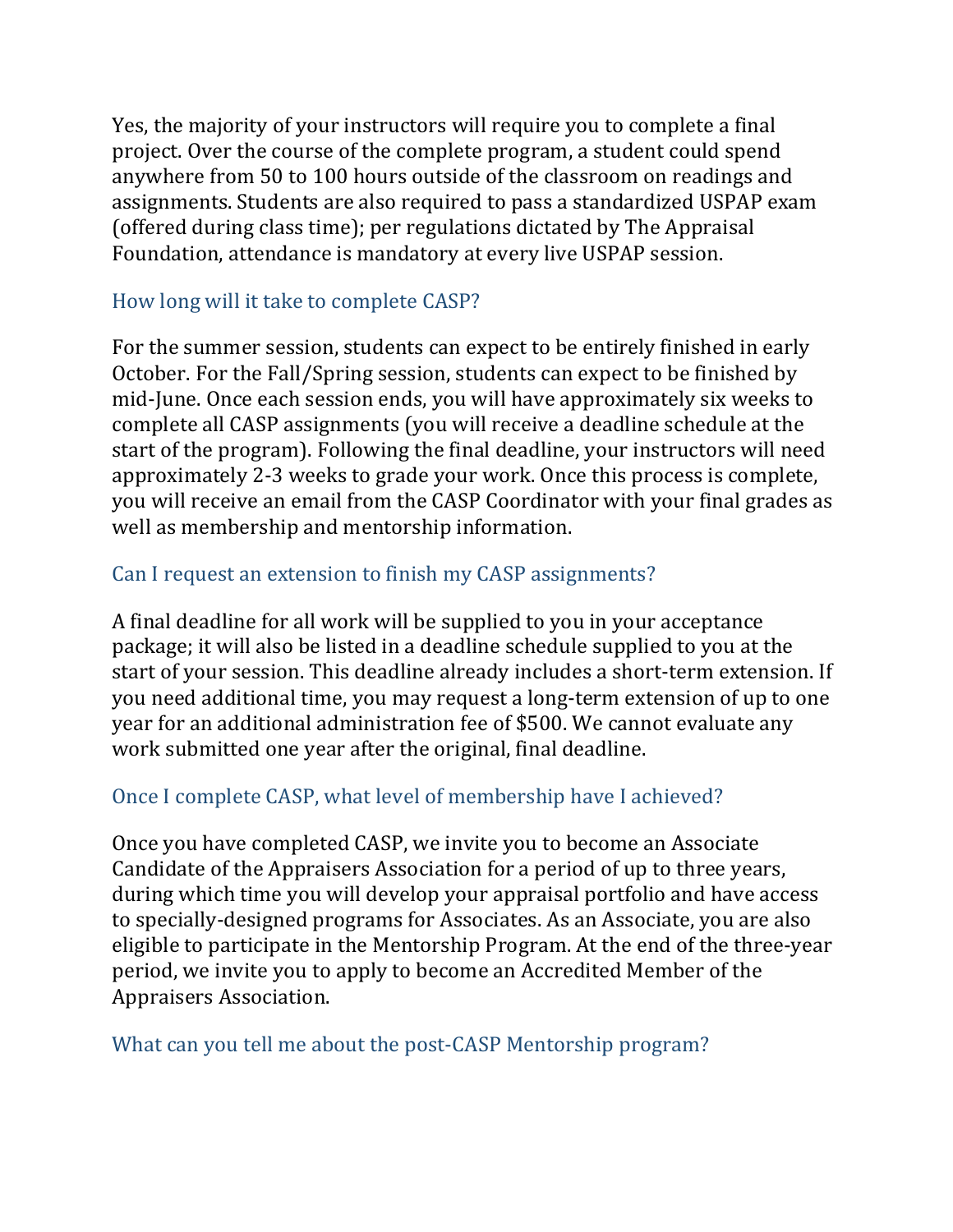Before you can be considered for the Mentorship Program, you must first complete CASP classes, submit all your assignments for the program, and join as an Associate. Only Associates may apply for a Mentorship Program. If you initiate a Mentorship through the organization and complete all the necessary documentation in advance, your 60-hour mentorship can count as one year of professional experience toward the 5-year minimum needed to apply for Accredited Membership in the organization. We can look for placement for you or you can seek placement on your own. Regardless of how you are placed, the mentorship must be approved in advance and an administrative fee for participating in the program must be paid. This fee helps sustain the Mentorship Program.

#### Is the Mentorship program required?

No, the program is encouraged, but not required.

## Do CASP Students or Associates need to complete CE (continuing education) credits?

No. CASP Students and Associates do not need to record or report CE credits. Accredited and Certified Members must report 70 CE credits every 5 years to remain in good standing. CE credits only begin to accrue when an individual is accepted as an Accredited or Certified Member. CE credits cannot be applied retrospectively or be carried over into future five-year periods.

## Why is CASP no longer associated with NYU?

As of August 2017, the Appraisers Association decided to present the appraisal-studies program in-house with the same instructors who taught at NYU. This is because NYU discontinued all certificate programs to focus on New York City's workforce development needs. NYU has replaced all certificates with a new diploma program, a one or two-semester course that provides the skill training necessary to meet the needs of New York City's employers. Our CASP instructors are Certified Members and Board Members of the Appraisers Association as well as allied professionals in related fields of practice. We no longer accept appraisal-studies students from NYU as a prerequisite educational program for membership to the Association.

## What makes CASP different from the previous program at NYU?